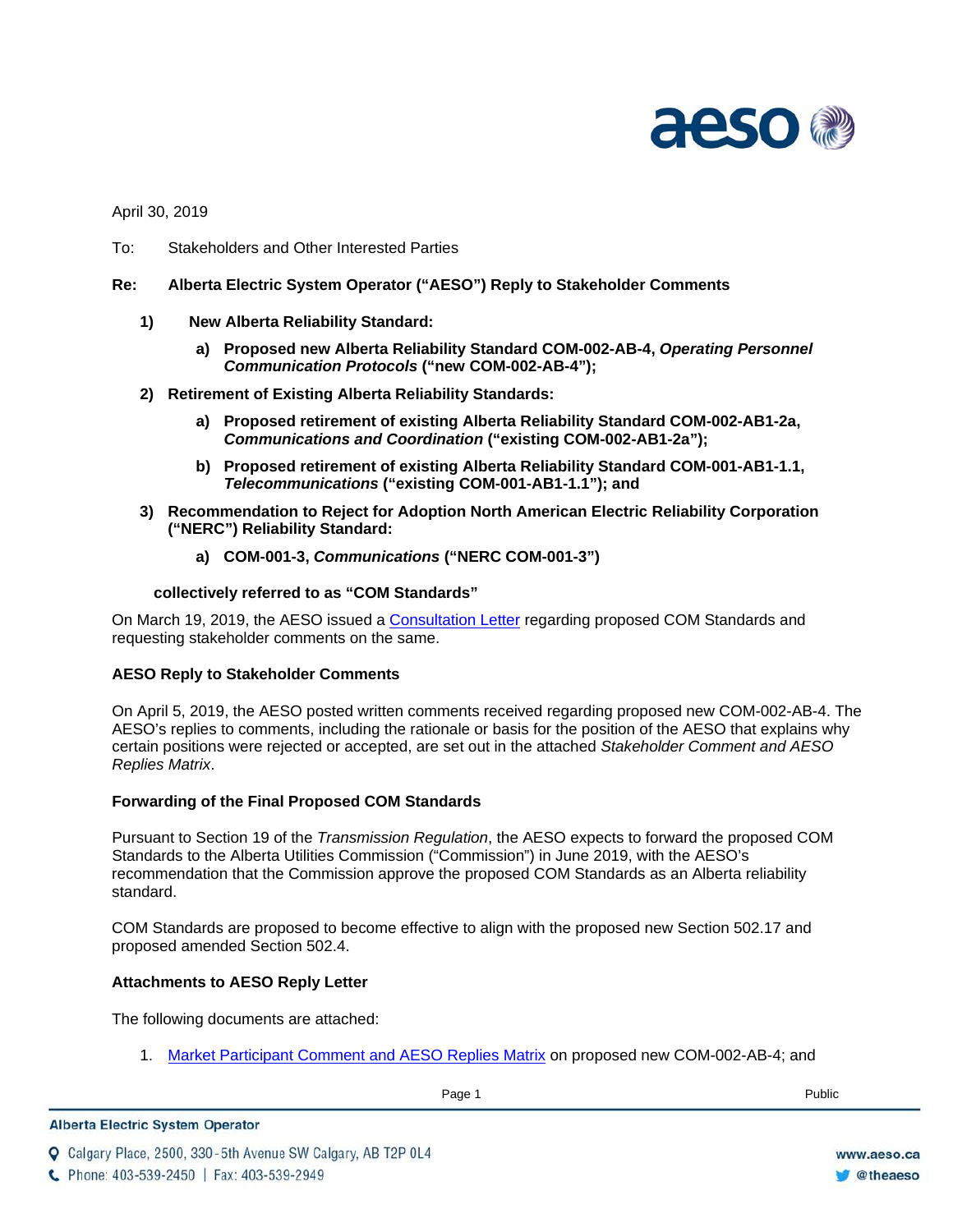# aeso

2. [Blackline](https://www.aeso.ca/assets/Uploads/COM-002-AB-4-blackline.pdf) and [clean](https://www.aeso.ca/assets/Uploads/COM-002-AB-4-clean.pdf) copies of proposed new COM-002-AB-4.

If you have any questions, please contact the undersigned.

Sincerely,

*"Melissa Mitchell-Moisson"*

Melissa Mitchell-Moisson Regulatory Administrator Phone: 403-539-2948 Email: [melissa.mitchell-moisson@aeso.ca](mailto:melissa.mitchell-moisson@aeso.ca)

Attachments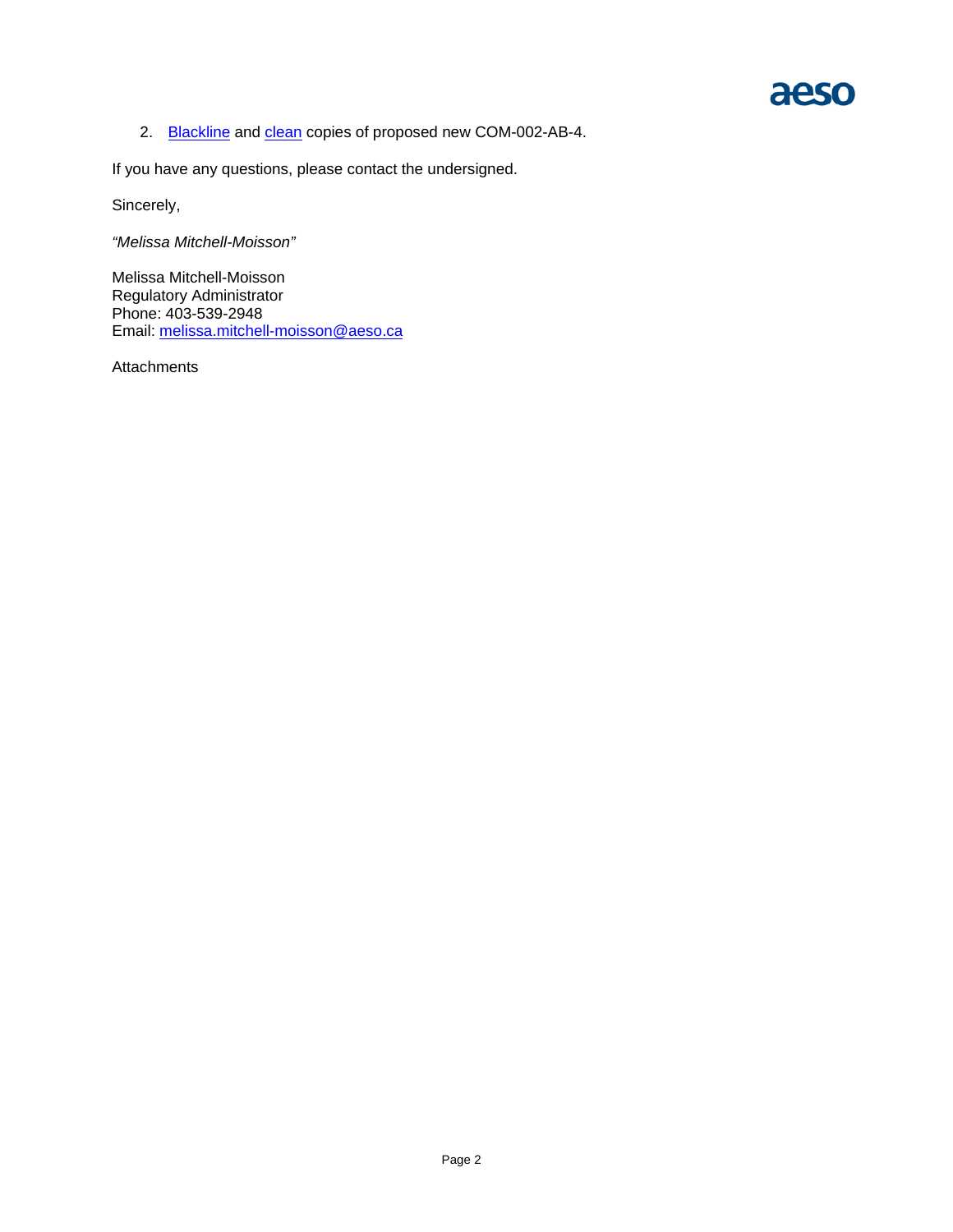### **Proposed new Alberta Reliability Standards COM-002-AB-4,** *Operating Personnel Communication Protocols* **("new COM-002-AB-4")**

## aeso<sup>®</sup>

| Date of Request for Comment:<br>March 19, 2019                        |                                                                                                                                                                                                                                                                                                                                              |                                                                                                                                                                                                                                                                                                                                                                                                                                                                             |                                                                                                                                                                                                                                                                                                                                                                                                                                                                                                                                         |  |  |  |
|-----------------------------------------------------------------------|----------------------------------------------------------------------------------------------------------------------------------------------------------------------------------------------------------------------------------------------------------------------------------------------------------------------------------------------|-----------------------------------------------------------------------------------------------------------------------------------------------------------------------------------------------------------------------------------------------------------------------------------------------------------------------------------------------------------------------------------------------------------------------------------------------------------------------------|-----------------------------------------------------------------------------------------------------------------------------------------------------------------------------------------------------------------------------------------------------------------------------------------------------------------------------------------------------------------------------------------------------------------------------------------------------------------------------------------------------------------------------------------|--|--|--|
| Period of Consultation:<br>through<br>March 19, 2019<br>April 3, 2019 |                                                                                                                                                                                                                                                                                                                                              |                                                                                                                                                                                                                                                                                                                                                                                                                                                                             |                                                                                                                                                                                                                                                                                                                                                                                                                                                                                                                                         |  |  |  |
| Alberta reliability standard                                          |                                                                                                                                                                                                                                                                                                                                              | <b>Stakeholder Comments and/or Alternative</b><br>Proposal                                                                                                                                                                                                                                                                                                                                                                                                                  | <b>AESO Replies</b>                                                                                                                                                                                                                                                                                                                                                                                                                                                                                                                     |  |  |  |
| <b>New</b>                                                            |                                                                                                                                                                                                                                                                                                                                              | AltaLink Management Ltd. ("AML")                                                                                                                                                                                                                                                                                                                                                                                                                                            |                                                                                                                                                                                                                                                                                                                                                                                                                                                                                                                                         |  |  |  |
| following matters:                                                    | The AESO is seeking comments<br>from stakeholders with regard to the<br>1. Are there any requirements<br>contained in proposed new<br>COM-002-AB-4 that are<br>not clearly articulated? If<br>yes, please indicate the<br>specific section of<br>proposed new COM-002-<br>AB-4, describe the concern<br>and suggest alternative<br>language. | 1. For R1.6, how is the "nomenclature for system<br>elements" defined/established? Also, AltaLink<br>noticed that the AESO uses "system elements"<br>rather than "Transmission interface Elements<br>and Transmission interface Facilities" that is<br>used in NERC's COM-002-4. Could the AESO<br>provide some explanation on the change?<br>Does "system element" here have the same<br>meaning as defined in the Consolidated<br><b>Authoritative Document Glossary?</b> | 1. The AESO considers nomenclature to be<br>the system element device name from a<br>single line diagram. For example, 74s54<br>would be the nomenclature used to<br>operate that breaker.<br>The AESO has revised the wording to<br>better align with the original NERC<br>language.<br>Yes, "system element" has the same<br>meaning as defined in the Consolidated<br>Authoritative Document Glossary.                                                                                                                               |  |  |  |
| 2.                                                                    | Please provide any<br>additional comments<br>regarding proposed new<br>COM-002-AB-4.                                                                                                                                                                                                                                                         | 2. For R4.1, should the assessment be based on<br>all members of the operating personnel, or<br>could it be based on sampled members of the<br>operating personnel? Will the AESO develop<br>an Information Document for assessing the<br>adherence to the communication protocol?                                                                                                                                                                                          | 2. Requirement R4.1 refers to the<br>assessment of the adherence of an entity's<br>operating personnel to the protocols<br>developed under requirement R1. The<br>AESO considers best practice to be that<br>the assessment is based on all members<br>of the entity's operating personnel that<br>could issue or receive an instruction or<br>directive affecting the bulk electric system<br>to or from another entity's operating<br>personnel.<br>The AESO intends to develop an<br>Information Document regarding COM-<br>002-AB-4 |  |  |  |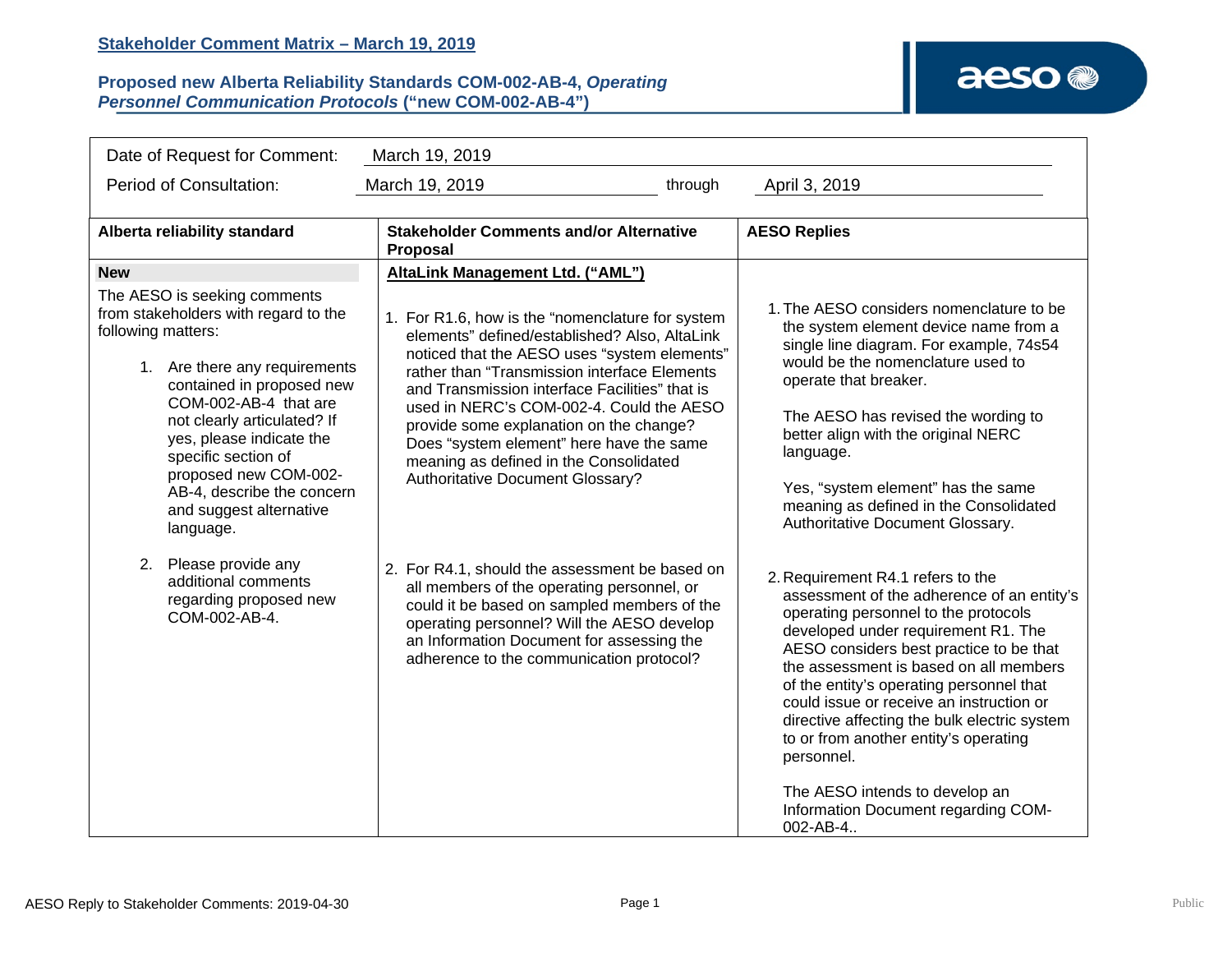# aeso

| 3. For R4.2, should the assessment be based on<br>all members of the operating personnel, or<br>could it be based on sampled members of the<br>operating personnel? Will the AESO develop<br>an Information Document for assessing the<br>effectiveness of the communication protocol?                                                                                                                                                                                                                                                                                                                               | 3. Requirement R4.2 refers to the<br>assessment of the effectiveness of the<br>protocols developed under requirement<br>R.1 in meeting the purpose of the reliability<br>standard. Such purpose is to improve<br>communications for the issuance of<br>instructions and directives, with predefined<br>communications protocols, to reduce the<br>possibility of miscommunication that could<br>lead to action or inaction harmful to the<br>reliability of the bulk electric system. The<br>AESO considers best practice to be that<br>the assessment is based on all members<br>of the entity's operating personnel that<br>could issue or receive an instruction or<br>directive affecting the bulk electric system<br>to or from another entity's operating<br>personnel<br>The AESO intends to develop an<br>Information Document regarding COM-<br>002-AB-4. |
|----------------------------------------------------------------------------------------------------------------------------------------------------------------------------------------------------------------------------------------------------------------------------------------------------------------------------------------------------------------------------------------------------------------------------------------------------------------------------------------------------------------------------------------------------------------------------------------------------------------------|--------------------------------------------------------------------------------------------------------------------------------------------------------------------------------------------------------------------------------------------------------------------------------------------------------------------------------------------------------------------------------------------------------------------------------------------------------------------------------------------------------------------------------------------------------------------------------------------------------------------------------------------------------------------------------------------------------------------------------------------------------------------------------------------------------------------------------------------------------------------|
| <b>ATCO Electric Ltd. ("AE")</b>                                                                                                                                                                                                                                                                                                                                                                                                                                                                                                                                                                                     |                                                                                                                                                                                                                                                                                                                                                                                                                                                                                                                                                                                                                                                                                                                                                                                                                                                                    |
| R4 The term '12 months' should be<br>4.<br>replaced with 'annually'. This would be<br>consistant with other ARS that have an<br>action that must be completed yearly.<br>5.<br>R5 In regards to this requirement, AE is of<br>the understanding that an oral 2-party,<br>person to person directive or instruction<br>during an energy emergency alert, would<br>only have to comply with the details of this<br>requirement if the directive or instruction<br>issued during the energy emergency alert is<br>directly related. If the instruction or directive<br>is not directly related and is on another topic, | 4. The AESO has chosen to remain<br>consistent with the NERC requirement<br>which is to use a 12 month period.<br>5. The intent of COM-002-AB-4 is that the<br>communication protocols developed under<br>requirement R1 are used for the issuance<br>and receipt of all instructions and<br>directives whether specifically related to<br>an energy emergency alert or not. During<br>an energy emergency alert, all directives<br>or instructions, whether directly related to                                                                                                                                                                                                                                                                                                                                                                                   |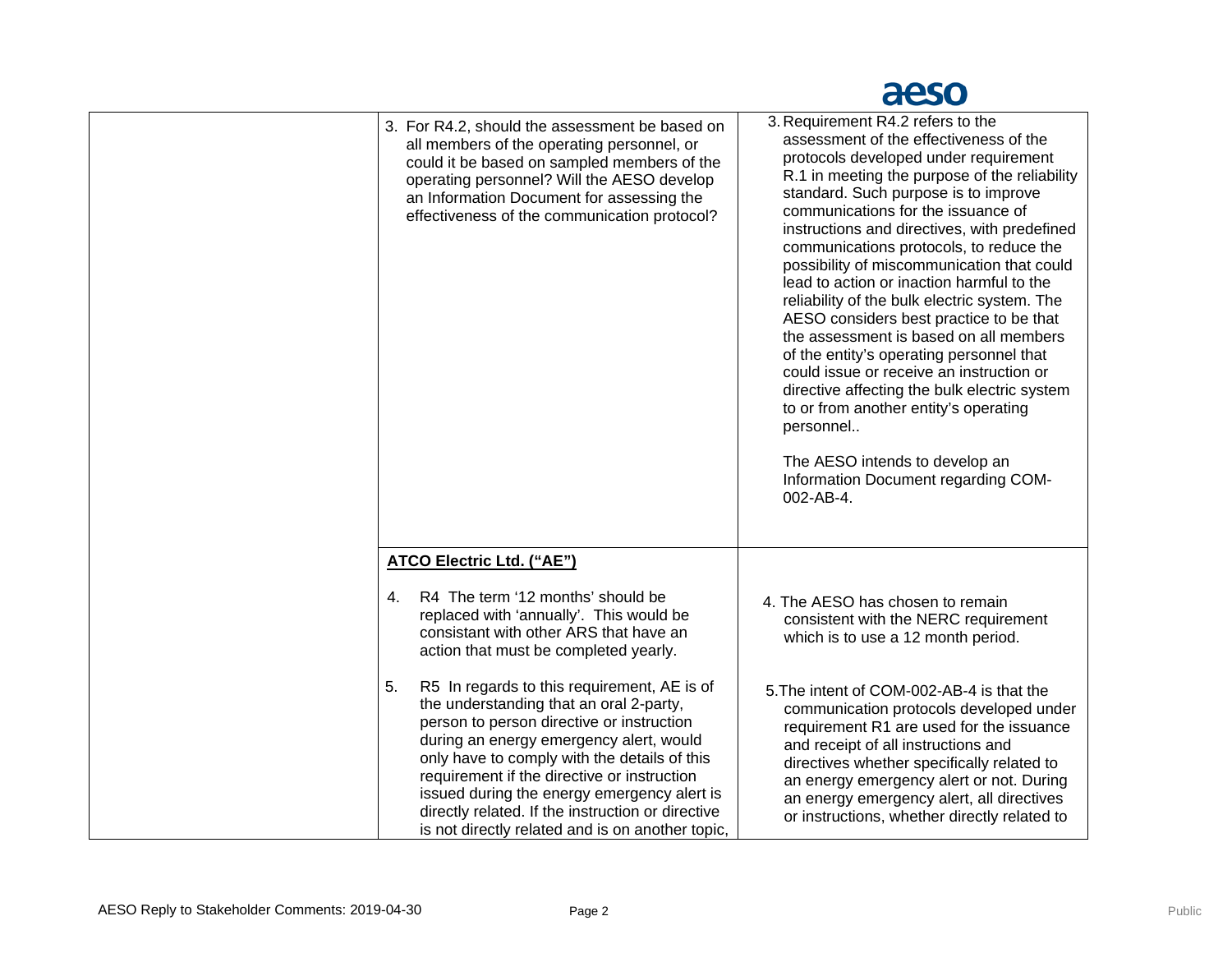

| the AESO or TFO would not need to<br>comply? Please clarify.                                                                                                                                                                                                                                                                    | the alert or not, must follow the protocols<br>developed under requirement R1.                                                                                        |
|---------------------------------------------------------------------------------------------------------------------------------------------------------------------------------------------------------------------------------------------------------------------------------------------------------------------------------|-----------------------------------------------------------------------------------------------------------------------------------------------------------------------|
| <b>EPCOR Distribution &amp; Transmission Inc.</b><br>("EPCOR")<br>6. Please provide clarity on the term "multiple-<br>party burst" as identified in section R1.4                                                                                                                                                                | 6. Multiple-party burst would be considered a<br>recorded communication system that<br>could call multiple participants and deliver<br>an operating instruction.      |
| R1.6 reads as though all system element<br>nomenclature must be documented (R1). EDTI<br>proposes a clarification to "specify system<br>element nomenclature when issuing an oral or<br>written instruction or directive" or "specify the use<br>of system element when issuing an oral or written<br>instruction or directive" | 7. The AESO will revise requirement R1.6 to<br>read, "specify the use of system element<br>nomenclature when issuing an oral or<br>written instruction or directive". |